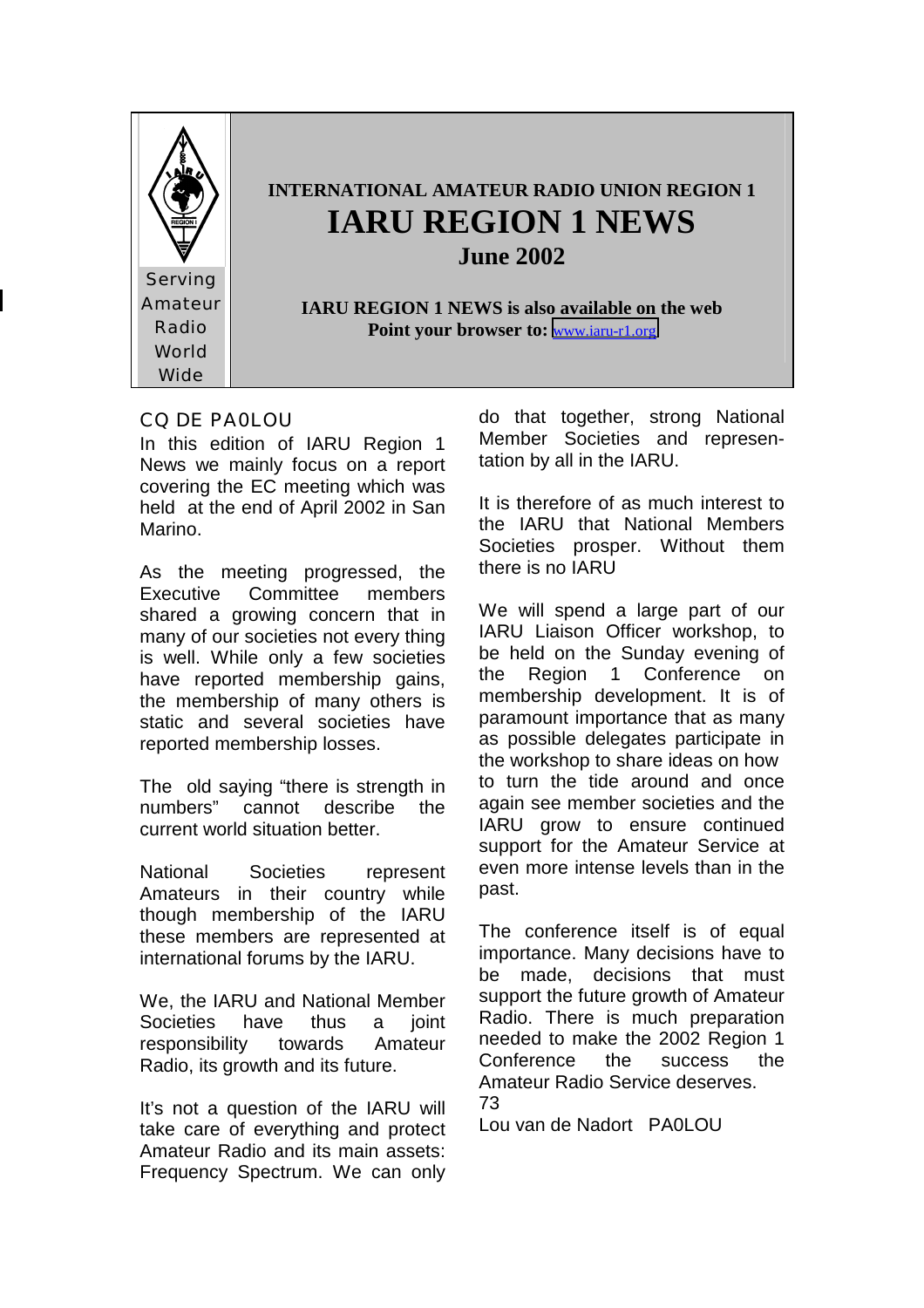## INTERNATIONAL AMATEUR RADIO UNION Region 1 Conference 2002

### *San Marino 10 –15 November 2002*

#### Host Society

The conference will be hosted by ARRSM (Associazione Radioamatori Della Repubblica di San Marino

#### Venue

Casa San Giuseppe Via delle Felci, 3, 47893 Valdragone, Repubblica di San Marino Tel. +378 549 903121 Fax +378 549 907595

#### **Conference Papers**

The conference papers are being finalised and will soon be distributed. The papers will be marked for consideration by the following Committees:

- Committee 2 Financial
- Committee 3 Organisational
- Committee 4 HF matters
- Committee 5 VHF/UHF and Microwave
- The Specialised Bodies,
- The Administrative Council,
- The International Secretariat and
- The other IARU Regions.

#### **Conference Language**

The business of the Conference will be conducted in the English language. Simultaneous translation equipment will be provided by ARRSM for use by those Societies whose delegation includes an interpreter and you are asked to say if you wish to use this facility on form 02/SM/2.The Executive Committee recommends that, wherever possible,

delegates appointed to attend the Conference should have a working knowledge of the English language.

#### **Accommodation**

The approximate cost of the hotel **per person, per day:** 

| Single room: | CHF 175  |
|--------------|----------|
| Double room: | CHF 140  |
| Family room: | CHF 125. |

The above prices are for full board i.e. breakfast, lunch, dinner, and two coffee breaks every day of the Conference.

The cost of the Final Dinner is CHF 55, and lunch on day of arrival is CHF 35. These costs also include mineral water and a quarter litre of wine or beer.

Conference Programme Saturday 9 November 2002 Arrival and registration

Sunday 10 November 2002 10:00 Opening Plenary

Sunday 10 November 2002 20:00

#### **IARU Liaison Officer's Workshop**

Monday 11 November 2002 all day Committee Meetings

Tuesday 12 November 2002 all day Committee Meetings

Wednesday 13 November 2002 all day Committee Meetings

Thursday 14 November 2002 Optional tour

Friday 15 November 2002 Final Plenary and Conference Dinner

Saturday 16 November 2002= Departure of Delegates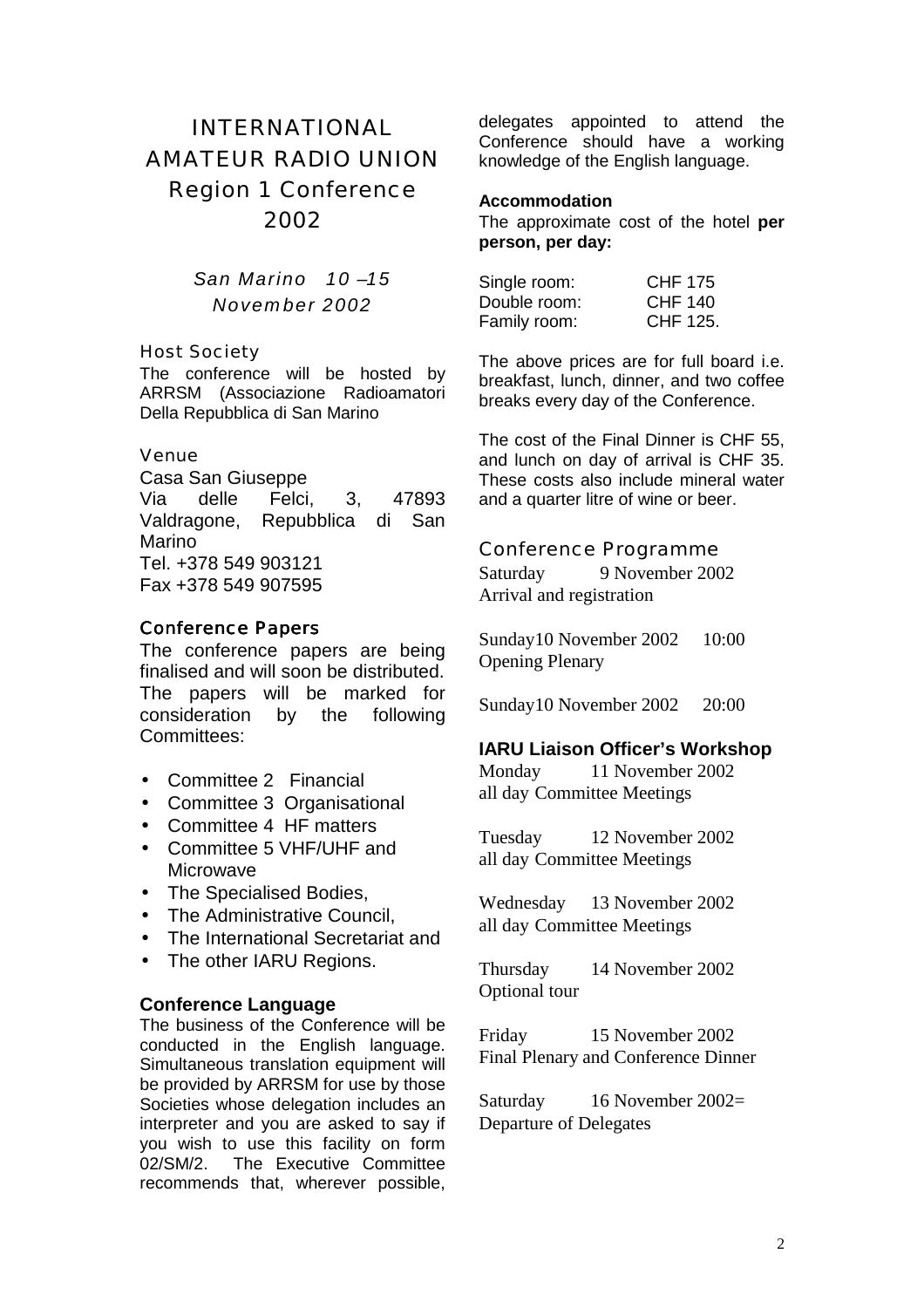#### **MINUTES OF THE EXECUTIVE COMMITTEE MEETING HELD AT THE HOTEL CASA SAN GIUSEPPE, REPUBLIC OF SAN MARINO APRIL 26-29, 2002.**

#### Present:

L. van de Nadort,PA0LOU Chairman Mustafa Diop, 6W1KI Vice Chairman Elisee Bismuth, F6DRV Treasurer R.J. (Tim) Hughes, G3GVV Secretary Members: Ole Garpestad, LA2RR Hans v.d.Groenendaal, ZS6AKV Karl Voegele, DK9HU A.Razak A.Al-Shawarzi,A41JT

#### Visitors:

Larry Price, W4RA IARU President Rod Stafford, W6ROD Secretary R2 Young-Soon Park, HL1IFM Director R3

Minute Taker: Audrey Jefcoate (Region 1 Office Manager)

#### **Agenda item:**

1. Opening of the meeting:

The meeting opened at 09.00 hours on Friday  $26<sup>th</sup>$  April, 2002.

It was noted that A41JT would not arrive until the  $27<sup>th</sup>$  due to business commitments, and that F6DRV had to leave late on the  $28<sup>th</sup>$ .

The Chairman asked for a Minutes Silence in memory of known radio amateurs who had past away since our last meeting. Specially mentioned were Philip Lessig, DK3LP, who was President of DARC for several years, Ron Glaisher, G6LX, Region 1 Contest Manager, who stood down at the Lillehammer Conference, and TA2BK, Bahri Kacan, former President of TRAC.

#### **2. Welcome to visitors:**

The Chairman welcomed to the meeting Larry Price, W4RA, IARU President, Rod Stafford, W6ROD, Region 2 Secretary, and Young-Soon Park, HL1IFM Director Region 3.

#### 3. **Apologies for absence**:

It was regretted that Wojciech Nietyksza, SP5FM would not be able to attend.

#### **4. Arrangements for the Meeting:**

The meeting would commence daily at 09.00 hours. Arrangements had been made by the host Society, ARRSM to view the Meeting Rooms for the forthcoming Region 1 General Conference in November, on Saturday afternoon, and also to view the San Marino Congress Hall, where the Opening Plenary and Final Dinner are to be held.

#### **5. Approval of the Agenda**

Some re-arrangement of the Agenda was necessary, in order to give time to receive papers from SP5FM, and due to the early departure of the Treasurer, the Financial matters were brought forward for discussion on Sunday morning.

#### **6. Approval of the Minutes of the EC Meeting of 21-24 April, 2001:**

These Minutes were approved with the following alterations:

 $19.5.1 - line 2$  to be deleted.

A reminder of the decision taken at the EC meeting at Tours was that the distributed agenda should include a list of all necessary documents. These are to be numbered for easy reference.

11.3 – ARDF – to be amended: LA2RR attended the  $21<sup>st</sup>$  Plenary Meeting of Region 1 ARDG WG as the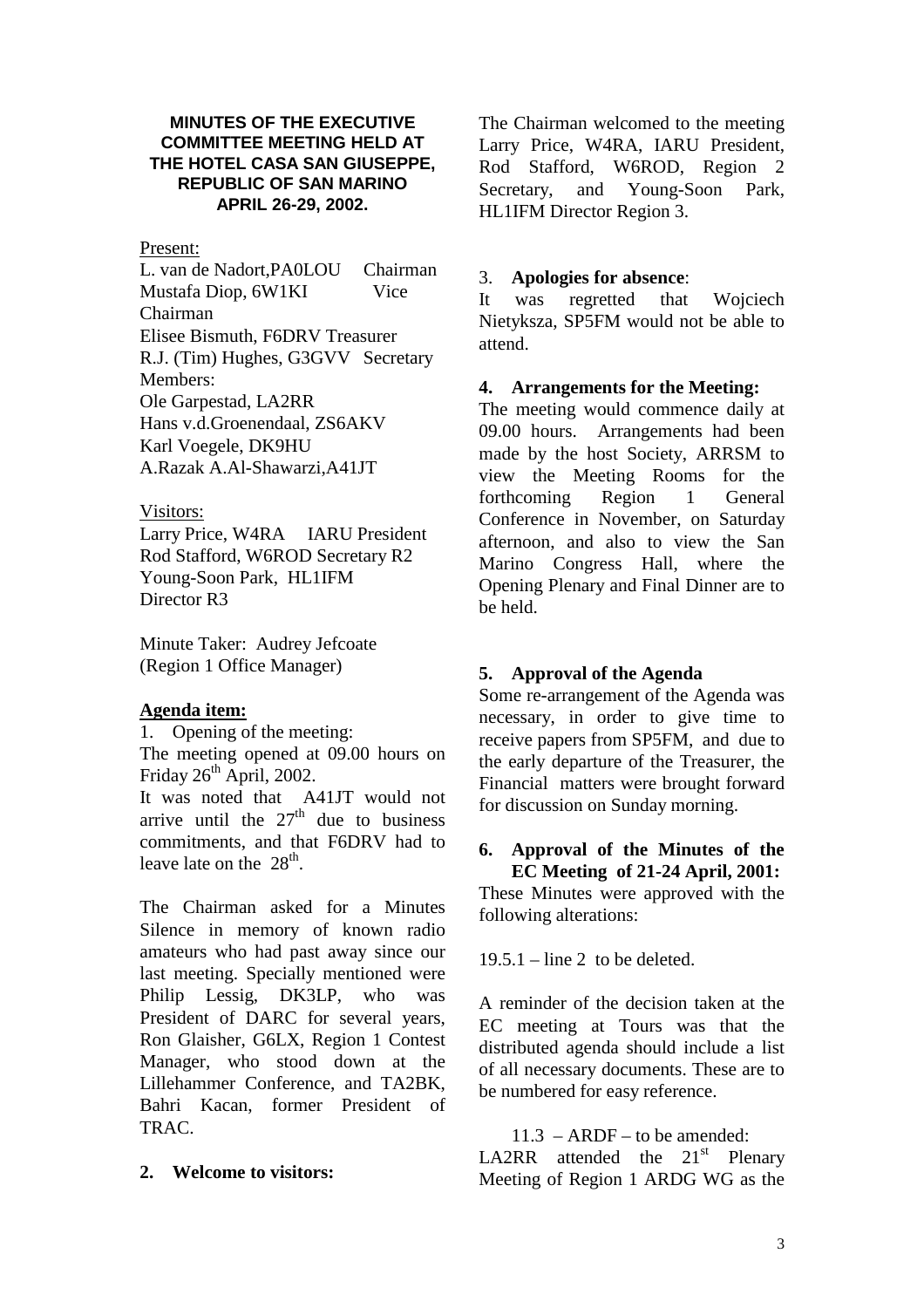representative from his Society, as there was no budget available from Region 1.

Regrettably travel expenses for  $DL5NBZ$  to the  $10^{th}$  ARDF Championships in Nanjing, China could not be covered by Region 1. DL5NBZ managed to benefit from a national sponsor and took part, representing Region 1. The Championship has been reported in the Region 1 ARDF INFO Newsletter. This was welcomed by the EC and it was hoped that the decision by the Lillehammer Conference to reduce the financial support for activities such as ARDF, would be reversed.

A comprehensive report from the first European Youngster ARDF Championships 2000 has been received from the Czech Society, CRC. The Polish Society, PZK, will host the  $2<sup>nd</sup>$ EYAC in the first week of July 2001.

The following recommendations put forward by DL5NBZ were all agreed, but with the word "European" replaced by "Region 1" in all references to the Championships. LA2RR was tasked to clear this change with the ARDF WG Chairman. ACTION LA2RR

#### Recommendation 1:

It is recommended to the EC to give a special permit to use the procedure at the IARU Region 1 European Championships in 2001 to prepare the starting list as described in the draft of the ,,New Rules,, Part B Appendix 5.

#### Recommendation 2:

It is recommended to the EC to give a special permit to use the categories according to Part B 14,of the draft of the ,,New Rules,, at the IARU Region 1 European Championships in 2001.

#### Recommendation 3:

It is recommended to support the French Society, REF, with 1500 CHF to organise the ARDF Region 1 Championships in 2002.

#### Recommendation 4:

It is recommended that the Chairman of IARU Region 1 ARDF Working Group will be the Chairman of the International Jury at the  $13<sup>th</sup>$  Region 1 European ARDF Championships 2000 in France.

Recommendations in connection with Region 1 European Youngsters ARDF Championships:

#### Recommendation 5:

It is recommended to make the European/IARU Region 1 Youth ARDF Championships a permanent IARU Region 1 event. It is very important for the sports growth of young radio amateurs to have an opportunity to compare their performance.

EC's comment: This should be put forward to the next Region Conference for future decision after 2002.

#### Recommendation 6:

It is recommended to organise an European/IARU Region 1 Youth ARDF Championships every year because of the short "life" of the youngsters' category (they usually start run at 4 top level at the age of 13 and 2-3 years later are moved into the Juniors category).

Recommendations in connection with the official home page of IARU Region 1 ARDF Working Group:

#### Recommendation 7:

It is recommended to link the official home page of IARU Region 1 ARDF WG [\(www.ardf-r1.org\)](http://www.ardsf-r1.org/) with the home page of IARU Region 1.

Although a new, additional Championship has been agreed, the annual subsidy from Region 1 for Championships remains at CHF 1500 p.a. (N.B. we should have at this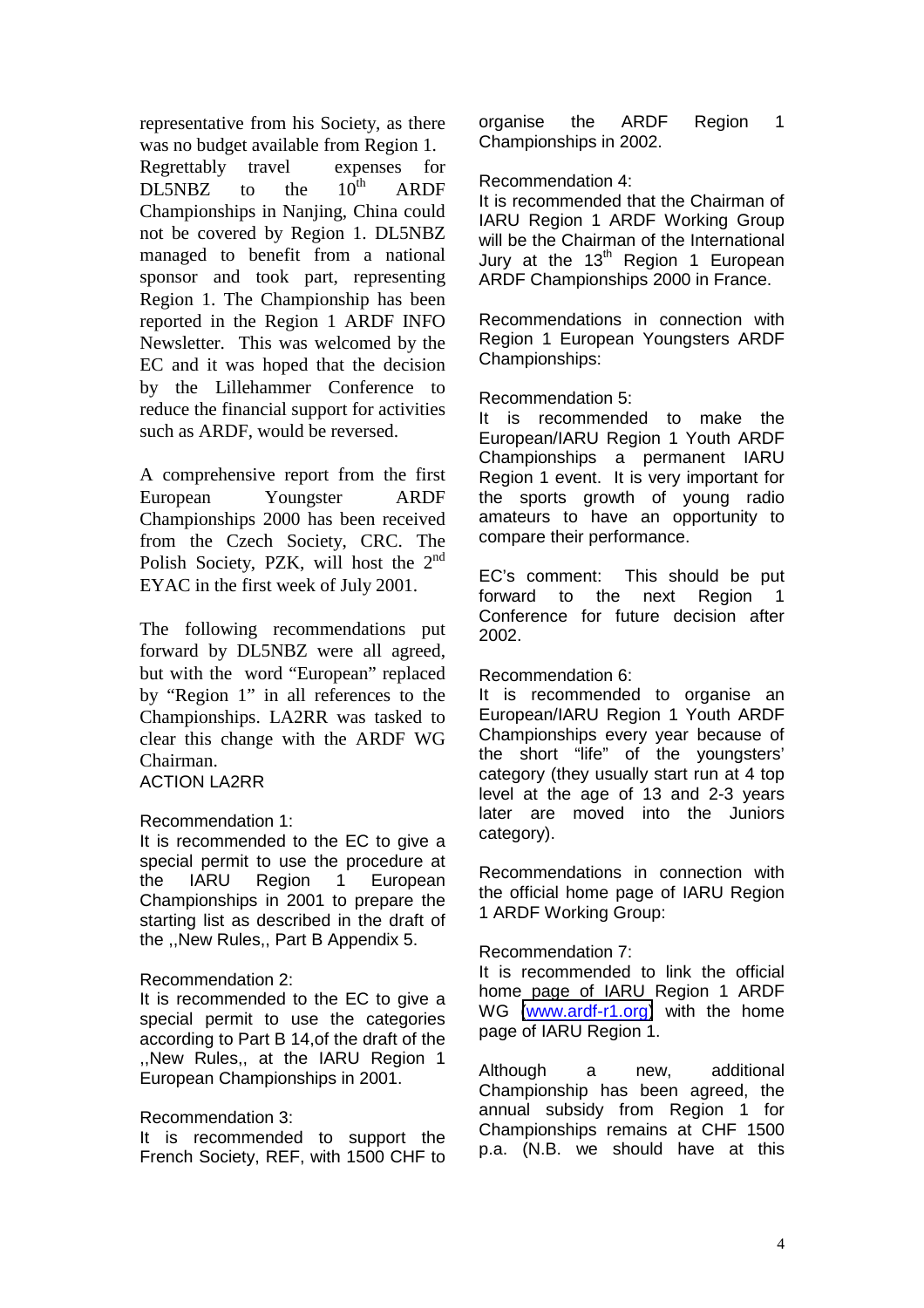meeting a Budget for 2001 and a projected Budget for 2002).

The ARDF Report was accepted and the EC thanked DL5NZ for the extensive information supplied and the **9**. EC wished ARDF well for the coming events.

On LA2RR's direct question about the IARU Region 1 flag donated by NRRL, PA0LOU reported that the flag had not been returned after an ARDF Championship several years ago and as an intensive search had not revealed it, it was considered lost.

#### 7. **Matters Arising**:

It was decided that a News Release would be prepared at the end of the Meeting for immediate distribution.

#### **8.** (a)**Report of the Secretary:**

G3GVV gave his report. He requested more information on the meetings that 10. **Member Societies**: EC members attended. (ZS6AKV recalled this matter being discussed at last year's meeting and said that obviously PR was not happening. LA2RR said progress is being made in this direction, but we need to work harder to inform Societies what is happening and greater attention should be made in Region 1 News).

(b) It was agreed that the Member Societies need to be better informed on all aspects of IARU, and the work it is doing.

Several Societies had applied to join IARU and the EC approved the application for IARU membership from ARTJ, the Cameroun Society. The decision on a number of other applications had to be postponed until the documentation needed has been completed. An application for membership by the "Council of Europe Radio Club TP2CE" was found not to be in accordance with Article 11.2 of the IARU Constitution and could not be accepted. They will be notified by the Secretary.

ACTION G3GVV.

The Secretary was thanked by the EC for his report.

**9. To receive the reports of EC Members on visits to other Regions.**  DK9HU gave an account on Hamradio, Friedrichshafen.

Regrettably the Chairman and Secretary were unable to attend the AC Meeting and R2 Conference held in Guatemala. However, LA2RR reported on the new elected Region 2 Board of Directors and gave a resume of his observations of the Conference, and the decisions reached. LA2RR referred to an article in QST of February 2002 which gives a good summary of the many points raised and LA2RR said how impressed he was by the way R2 handle two languages at the same time.

10.1: To receive reports on the amateur radio situation and/or problems in Region 1 Member Societies and to discuss associated matters:

ZS6AKV reported that he had resigned from the SARL Council as he was in conflict with the way the organisation was being run. He said that at the SARL AGM a vote was taken to suspend the membership of the IARU because of lack of funds. No official notification had been received from the SARL by the time of the EC meeting. ZS6AKV reported that he had sent a letter of objection to the way the matter was taken to the vote. The item had not appeared on the Agenda but was discussed under the budget item. The SARL is losing membership, which many believed was due to the high membership fee. The meeting had stripped several items of service and cut IARU membership. The saving on IARU membership is approximately R11-50 per member per annum or 5% of the total fee.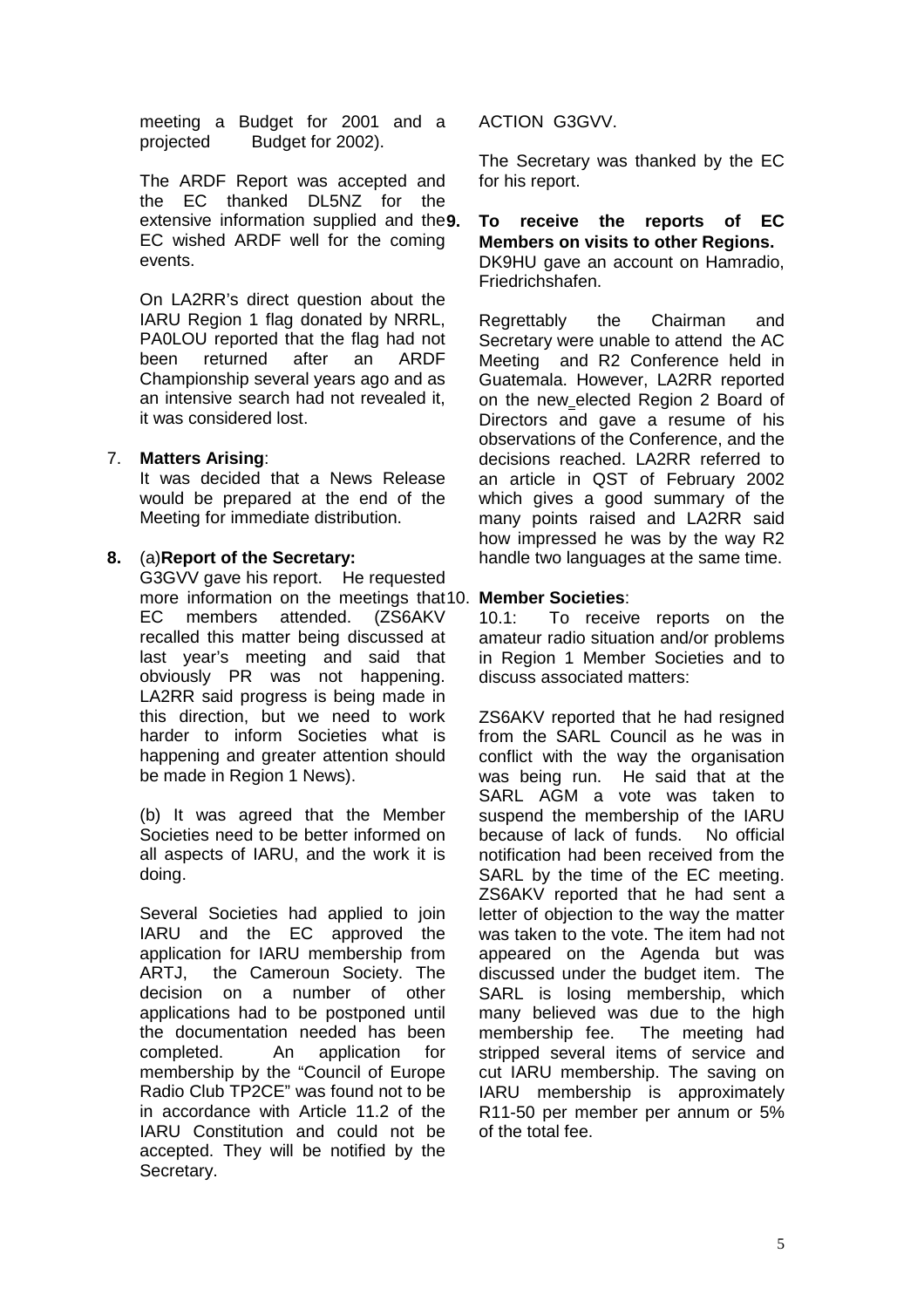The EC having heard from ZS6AKV of the situation within SARL believes that every effort should be taken to impress on SARL members the fact that IARU needs a strong Member Society in South Africa, which has a good relationship with the government, and therefore the EC hopes that SARL will review their decision.

At the same time the EC was asked to decide on possible financial support to send a delegate to the forthcoming Region 1 Conference, however, the EC decided to suspend taking action on this request until (a) the situation within SARL has become more clear and (b) SARL has fulfilled its outstanding financial obligations.

#### ACTION 6W1KI.

It was agreed hat the Treasurer should send SARL a financial statement for the last three years.

#### ACTION F6DRV

All agreed that a letter should be sent to SARL by the Chairman, PA0LOU; ZS6AKV will keep the EC informed, and the request for financial support for participating in the Region Conferencewill be a separate item to be dealt with when the situation is more clear.

#### ACTION PA0LOU & ZS6AKV

W4RA said that similar problems are occurring all round the world mainly due to financial constraints. IARU must bear some of the responsibility in not communicating the work being done and achievements gained. We must ask ourselves " How could we do a better job"**?** He emphasised the importance of having a strong IARU Member Society in South Africa and urged caution with reference to SARL.

DK9HU reported on the DARC situation on the Morse code. DARC made an opinion poll about Morse. This has shown, that a little more than 50% of

the members would keep the Morse code as a test requirement for HF amateurs. He reported, that the figure of the members of DARC are going down. DARC established a working group to develop proposals, how the figure of the members could be raised in future. He reported also, that there is a great dissatisfaction in DARC about IARU Region 1, and how the Morse code problem was dealt with in Region 1. As a consequence of this dissatisfaction, DARC will not nominate a candidate for the elections of the next EC in San Marino.

DK9HU also reported about a recruiting campaign in Sweden, that hopefully should give SSA a membership increase.

10.2 The outstanding fees for 1997, 1998 and 1999 were all written off.

It was agreed that a letter explaining the effect of non-payment of fees before the start of the Region 1 Conference should accompany all the 2002 invoices.

ACTION F6DRV

#### Situation regarding Societies:

#### **2000**

Italy write off Monaco Treasurer to remind Morocco 6W1KI to remind Bulgaria Financial assistance re Conference requested Belarus Paid partly for 2001 Mali Paid to Hans Welens Tunisia Paid to 6W1KI Ethiopia G3GVV to write re no payment Estonia 2001 not paid Ghana not paid Iraq 41JT to follow up Liberia Reminder to be sent to EL2BA Malta **G3GVV** to follow up Mauritius Reminder to be sent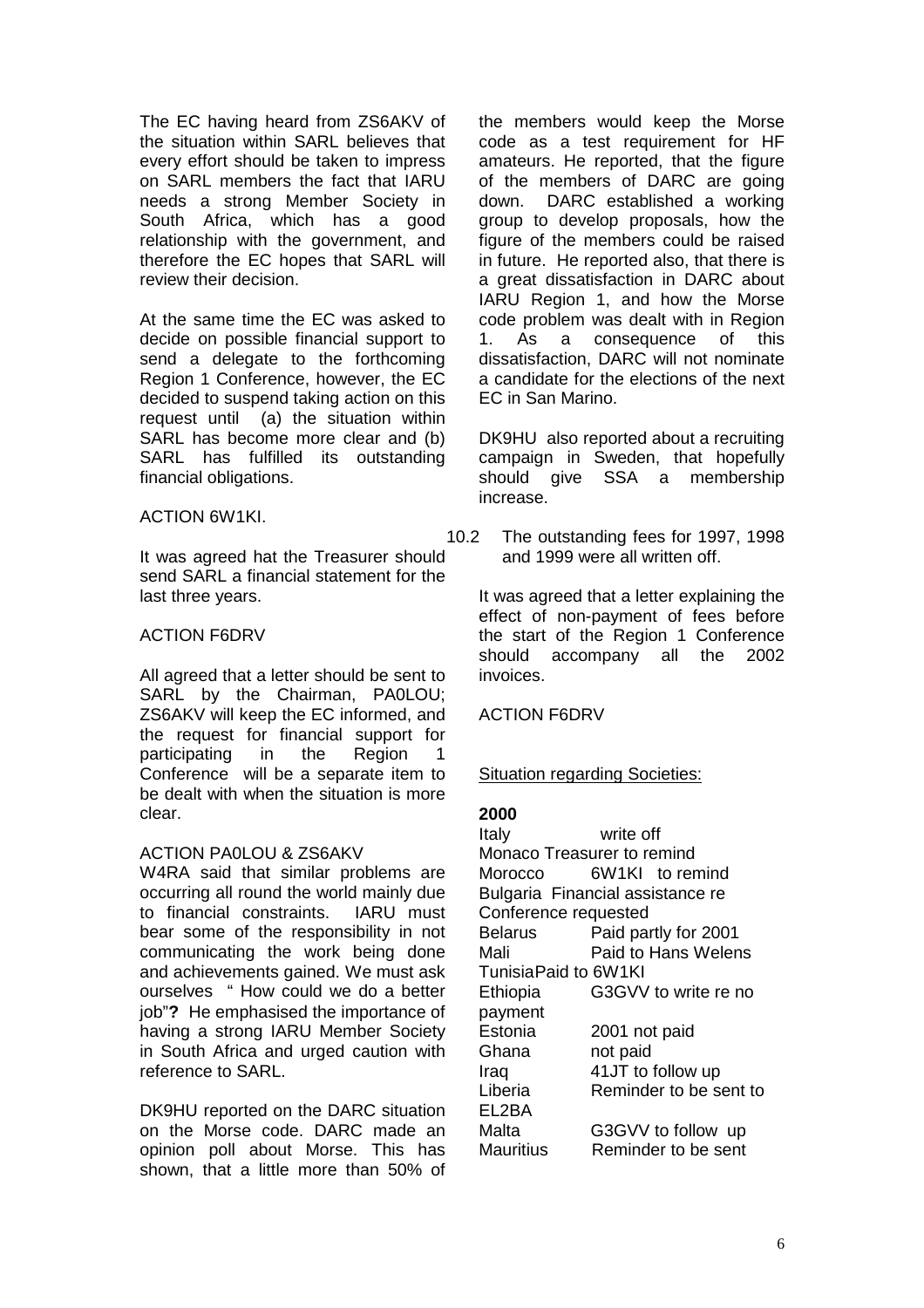| Portugal               | Paid - cheque returned  |
|------------------------|-------------------------|
| by bank                |                         |
| Qatar                  | A41JT to follow up      |
| Macedonia              | Write off               |
| Gambia                 | Write off               |
| Czech Rep              | Reminder to be sent     |
| South Africa           | Outstanding fees,       |
| reminder to be sent.   |                         |
| Sierra Leone Write off |                         |
| Yugoslavia             | Reminder to be sent     |
| Sweden                 | LA2RR to remind (Office |
| to send new invoices)  |                         |
| Syria                  | A41JT to remind         |
| Turkey                 | LA2RR to remind         |
| Ukraine                | Requires official stamp |
| on invoices            | (F6DRV to remind)       |
| Uganda                 | 6W1KI to remind         |
| Congo                  | 6W1KI to pay            |
| Zimbabwe               | ZS6AKV to remind        |
| Slovenia               | Treasurer to remind     |

10.3 Application to join from the ARTJ (Cameroun) was approved. The Secretary will take the necessary steps to send the information to the IS for inclusion in the Calendar. The EC is satisfied that the Application meets the IARU Constitution and Bye-Laws.

ACTION G3GVV

Applications are in hand from Libya, Georgia, Armenia, Madagascar, Kazakhstan and it is hoped that these Societies will soon be able to supply the necessary paperwork to enable proceedings to start in regard to their joining IARU.

#### 11.1 **HF Committee:**

The report from ON7LX was received. At the request of the EC the HFWG arranged an HF-meeting during Ham Radio in Friedrichshafen in 2001. This was to compensate for the cancelled "Vienna-meeting". The meeting dealt primarily with WRC-03 matters as well as the proposal from SP5FM to appoint an IARU Region 1 LF rapporteur. W4RA was concerned that there was no mention of any of the issues about 7MHz in the HF WG Chairman's Report. The EC considered that the HF Chairman's Report did not contain enough detail**.** The Secretary to advise ON7LX.

W4RA said that the IS did not receive a copy of HF Newsletters and the HF WG Chairman should be asked to add the President and the IS to the mailing list. ACTION: ON7LX/OFFICE

The Secretary would write to both the HF and VHF WG Chairmen telling them that the EC had discussed their reports and that there is a feeling that some Societies do not get enough information. It was confirmed that all Newsletters should be received by all Societies as well as being put on the web site.

The Meeting accepted the report from the HF WG Chairman. Following a short discussion, it was decided to allow the budget to cover ON7LX's participation at Ham Radio in Friedrichshafen. The Budget was agreed (2,100 CHF).

#### **VHF/UHF/Microwave Committee:**

The EC received the report from the VHF WG Chairman and commended him and his working group for their dedication. The EC accepted a motion of appreciation for the work that PA0EZ is doing to keep the VHF/UHF/Microwave section of the web, which is hosted on his own web site and linked to the IARU Region 1 web, making it up-to-date and interesting.

Budget accepted and agreed. (600 CHF).

#### **ARDF:**

It was noted that the word "European" was still left in the title of many of the planned Region 1 ARDF events in spite of the decision at the Oman 2001 EC meeting. The WG chairman must be requested to correct this matter and replace the word "European" with "Region 1" wherever possible.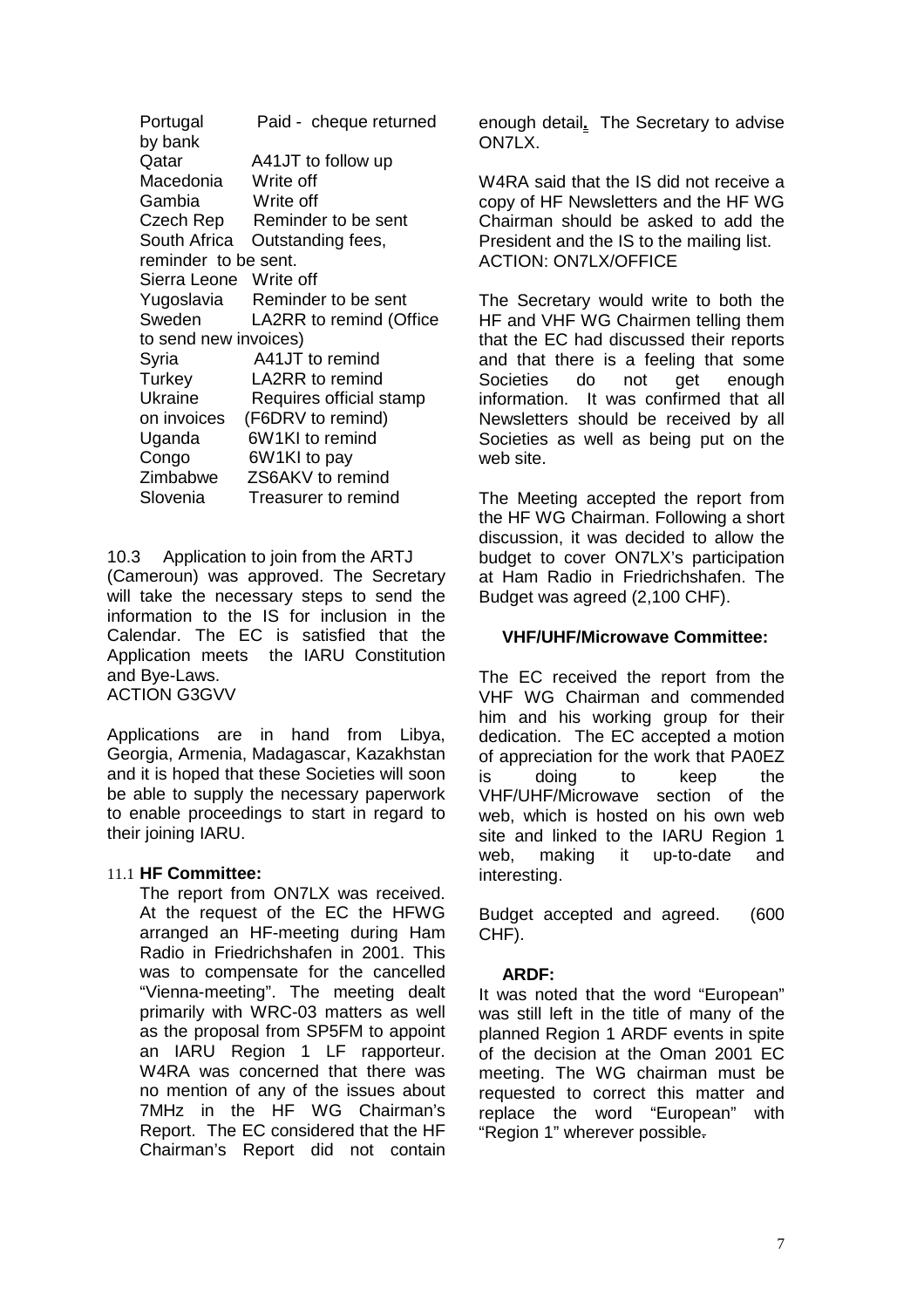The following ARDF recommendations were adopted;

- 1. After proposal from the Region 1 ARDF WG, the following International Class Referees in ARDF were appointed: OK1DRT, SP2FLE, SP2EDA, OM8AA, OM1DX and OM3WSJ
- 2. After unanimous agreement by the Region 1 ARDF WG and agreement from the ARDF Committees in Region 2 and 3, the EC entitles the Czech Society CRC to be the host of the 12th IARU ARDF World Championships 2004.
- 3. Following the voting in the Region 1 ARDF WG, the EC entitles the Polish Society PZK, to be the host Society of 2003's 14th IARU Region 1 ARDF Championships.
- 4. The EC confirms the decision of the Region 1 ARDF Working Group to accept the kind offer of the Bulgarian Society BFRA for hosting the 3rd IARU European Youngsters ARDF Championships in 2002. It is furthermore decided that Mr Panayot Danev, LZ1US,will be the chairman of the International Jury during these Championships.
- 5. After recommendation from the Region 1 ARDF WG, a special permit to use the procedure at the 11th ARDF World Championships 2002 in the Slovak Republic to prepare the starting list as described in the draft of the "New Rules" Part B – Appendix 5 is given by the EC.

.

- 6. In the same manner, a special permit to use the categories according to Part B 14, of the draft of the "New Rules" at the 11th ARDF World Championships 2002 in the Slovak Republic, is granted.
- 7. The CHF 1500 for ARDF Championships for 2002, will be given to SARA in support for the 11th ARDF World Championships 2002.

Working Group, DL5NBZ.. The EC has decided that the Chairman of IARU Region 1 ARDF to be the Chairman of the International Jury at the 11th ARDF World Championships 2002 in the Slovak Republic.

The Budget request was accepted.

The ARDF Convenor was thanked for his report. Budget agreed (3.400 CHF).

#### 11.4 RRWG:

The report from G3HCT was received and the EC thanked him for his efforts. It was agreed that all his Reports on RR-WG should be sent to the IS in future. The essence of the RR matters dealt with in his report will be dealt with under agenda point 12.1.2.

#### 11.5 **EMC:**

The report received from the EMC WG Chairman will be updated before the conference. A budget for general expenses of 1600 CHF was approved. Other costs to be budgeted in Fund 3.

#### **11.6.1 HST:**

The report from the HST Co-ordinator was received which also may serve as his report for the General Conference. No recommendation was in the report. The EC of R1 appoints Belarus as the host of the IARU Championships 4-8 May, 2003 in Minsk. The budget request was agreed, and the EC thanked him for the work done. Budget agreed (600 CHF).

#### 11.6.2 **IARU-MS**:

The EC thanked G4GKO for all his work. Budget request was agreed. (800 CHF).

#### **11.6.3 IBP:**

The EC thanked G3USF for his report and shared his feelings about the enormous success of the NCDX/IBP network. Budget request agreed. (600 CHF).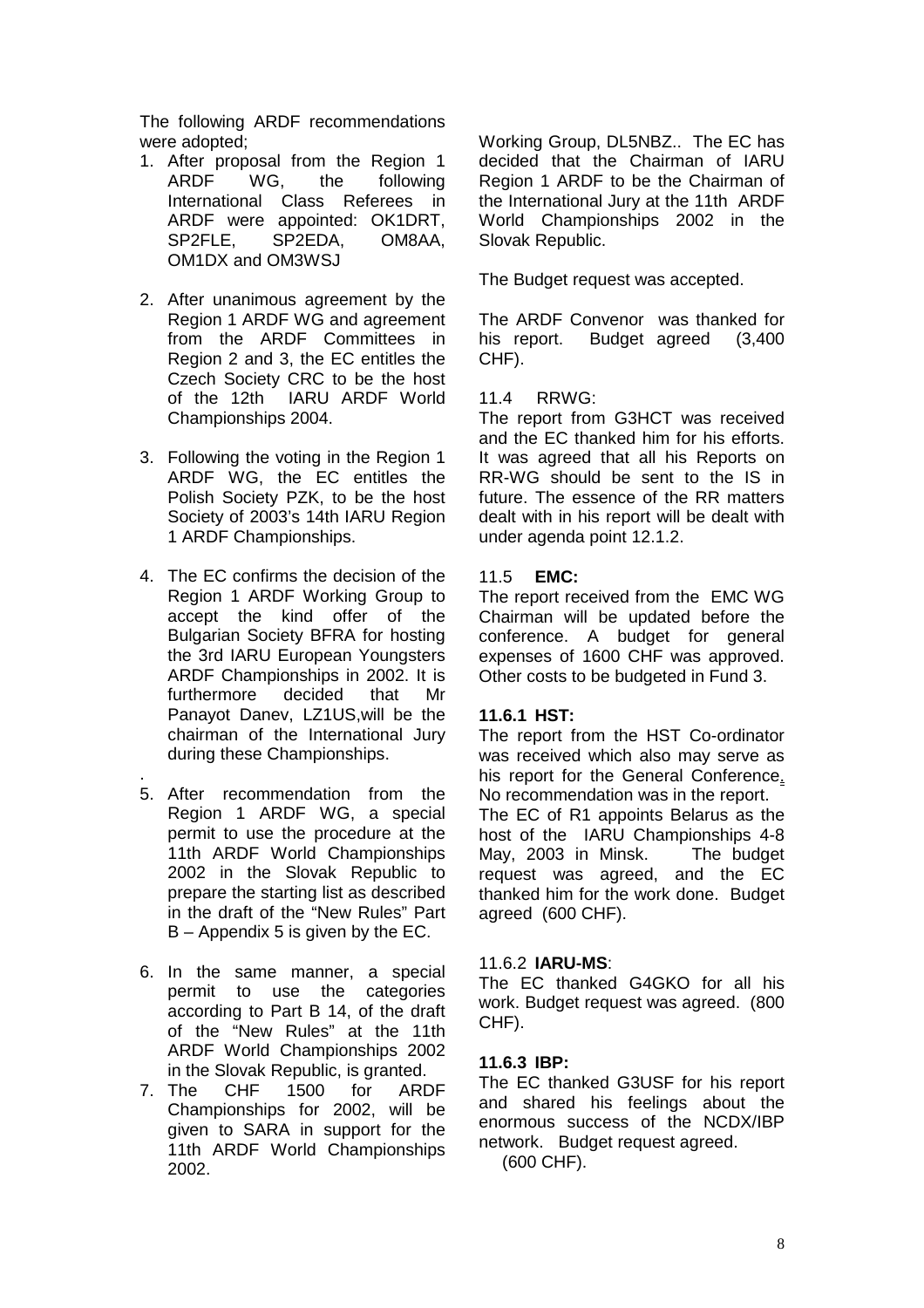#### 11.7 **IPHA**:

The report from the IPHA WG chairman was Region 1 work on PLC**?** ZS6AKV asked for received. The EC thanked PA3ADR for themore PLC-related contributions for Region enormous amount of work she had done 1 News. with DK9HU, who is co-ordinating the

and shared her hope that someone could be found to continue her good work. The budget request agreed. (600 CHF).

#### 11.8 **STARS:**

The EC thanked ON6WQ for his extensive report. 6W1KI talked about the school in Senegal, and the Treasurer asked about the expensive equipment bought for Syria, about which no information had been received. ON6WQ is\_to be asked to clarify this item. Licences are not being issued to Syrian nationals. The budget request was agreed. All costs in Fund 4.

#### 11.9 **AFRI-COM**

This activity remains in the budget but Region 1 is still unable to find a person to take over the work. ZS6AKV considered that there is a need for AFRI-COM to be reactivated. The budget will continue to be held open. (600 CHF).

#### 11.10 **EURO-COM:**

The EC received the report by ON4WF and thanked him and his co-operators for the enormous amount of work done, and hopes that he will continue with the work done also on PLC. Agreed that the budget for the EURO-COM WG should be raised from 1500 CHF to 2,500 CHF. It was noted that ON4WF did not claim all expenses so this increase would apply for 2002. It was further noted that DARC had been supporting ON4WF financially. The EC agreed that this was a Region 1 responsibility and that if there are special circumstances then a revised budget should be applied for.

The work of EURO-COM and the group of experts dealing with PLC was discussed in depth. The need to achieve internationally recognised and accepted limits was emphasised. Several EC countries are carrying out tests. Early indications are that the levels of interference caused by PLC systems are unacceptably high. The EC urged member societies to monitor activities in their countries and to share information

11.10.1 Other matters (satellites) ZS6AKV gave his report. It was agreed that satellite frequencies should be put on the Region 1 web site.

#### **12.1.2 ERC IARU Region 1 External Relations Committee**

The meeting received reports from SP5FM. After discussion it was agreed that the IARU R1 CEPT FM PT40 document 14-Rev 1 dealing with harmonisation around 7 MHz**,** should be circulated to all member societies. However, to assist societies in understanding this document, it was agreed that a covering letter will be written, one for the MS in the CEPT countries and one for the remaining MS of Region 1.These notes will be drafted by SP5FM and distributed as soon as possible.

#### ACTION SP5FM

(b) The EC discussed the reports about the various possibilities for an expansion of the 40 meter band in Region 1. While the current position looks more positive than before, the work is still ongoing and draft ECP's as well as ITU papers still are not final. It was also decided that at the Workshop to be held at the General Conference in November a special 7 MHz item will be discussed to seek further support from Member Societies to persuade their administrations to support the proposals.

(c) The Chairman emphasised the importance of trying to include a licensed radio amateur in national delegations to WRC03. He reminded the EC that within our own Fund 3 budget there is a provision to cover part of the costs in case a Member Society would be unable to finance the total amount while also from the IARU-IS budget a subsidy could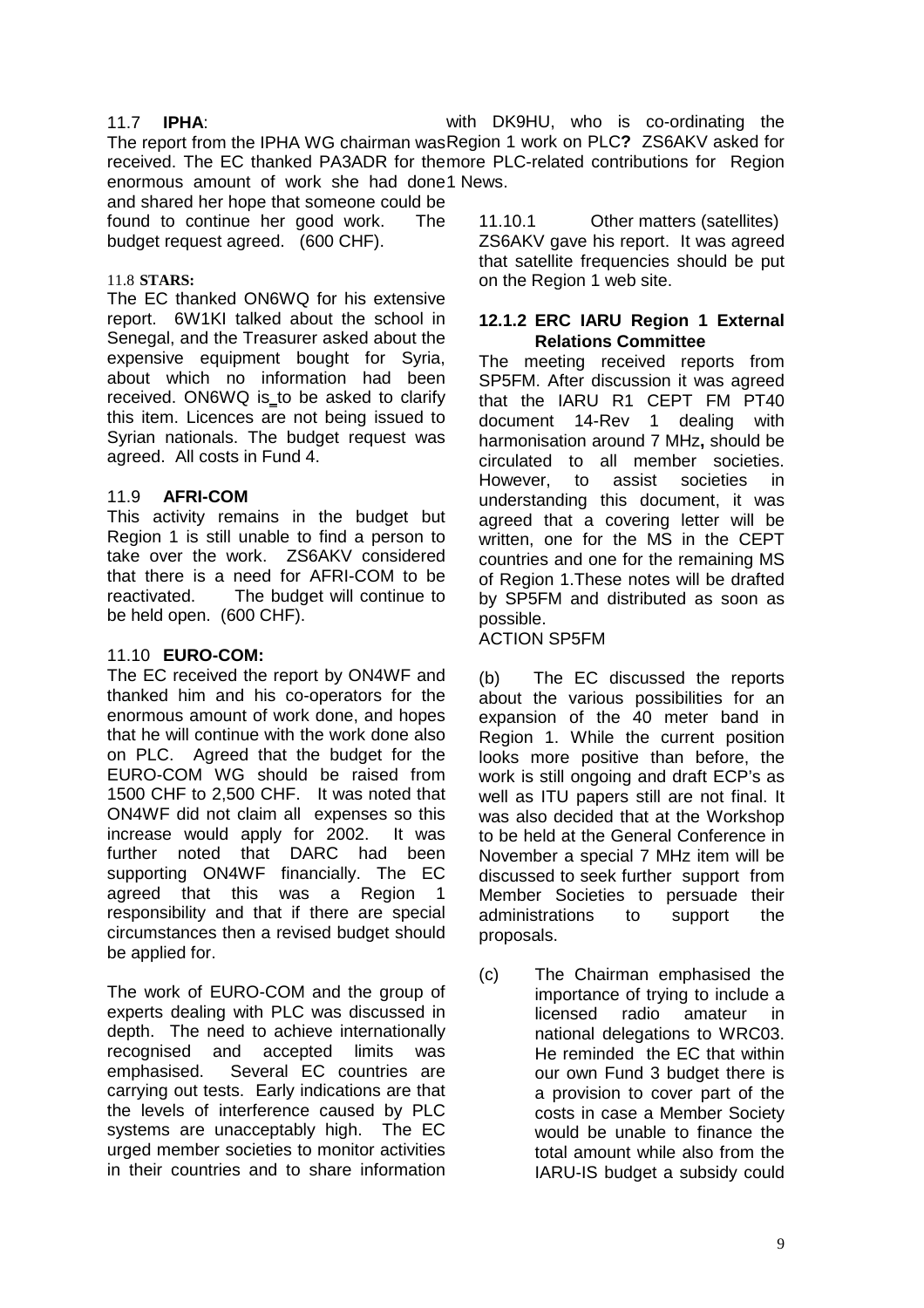be obtained. President Price explained that the criteria for such financial support would be: (a) sufficient knowledge of IARU-ITU matters; (b) a guarantee that the amateur would indeed be a full member of that national delegation and therefore would have access to all documents.

The EC were very grateful to SP5FM for his total dedication work to Region 1's core business. His work in this field is beyond belief and the entire Region has much to thank him for.

#### 12.1.3 **Regulatory/Licensing**

After discussion the EC accepted G3HCT's report, with particular notice being taken of the CEPT RRWG meeting in Kandersteg. It should be noted that not every part of the IARU proposals have been accepted, namely the portion in square brackets of the proposed amendment to 25.6. Every effort should be taken to remove the square brackets in order that the recommendation ITU-R M 1544 will be incorporated by reference.

The decision has been left to administrations to decide the requirements to hold an amateur licence. A similar approach is to Morse: an administration can decide if Morse is required, and if so, the morse speed required.

There is an MOU between CITEL and CEPT with the intention of combining the CEPT TR61-01 and the CITEL IARP systems together for common licensing.

#### 12.1.4 **Standardisation and EMC:**

DK9HU reported on the status, in particular concerning PLC as well as the pacemaker and emission limits. The work is on-going and the EC asked him to continue co-ordinating it.

The Chairman said that more publicity should be given to EMC matters and we need to find a person to do the work to increase awareness of the continuing effort for the benefit of all amateurs.

It was noted that PA0EZ is available on spectrum engineering matters. He is well aware of the situation.

#### **12.1.4.1 Section Development.**  (a) ADP

6W1KI and ZS6AKV both apologised for the lack of progress on the Ambassadors' follow up. The Chairman pointed out that a great deal of money had been spent by Region 1 , but there had been no follow up and he asked for these matters to be investigated and pursued as soon as possible. ACTION ZS6AKV,6W1KI

#### (b) Strategic Plan for Africa:

W4RA gave a brief report on the situation. He said there was a possibility of sponsorship by ITU-D. Paul Rinaldo will present an USTTI Course in Nairobi, possibly to take place in December 2002, or early 2003.

(d)Central African Countries:

6W1KI gave a report on his visit to Central Africa. No recommendations were made.

e)WTDC – Istanbul 18-26 March,2002. The Chairman said that action was required from the Report. Jan Mutai should be invited to the Region 1 Conference in San Marino and be invited to speak. ATU will pay his expenses. ZS6AKV will also invite him to speak at the IARU Liaison Workshop.ZS6AKV read a report on which ATU is still plagued by insufficient funding to do its work. It is temporarily located in Nairobi.

Recent changes to the statutes include opening Associate Membership to the Industry in an effort to obtain funding.

Whilst at Telecom Africa 2001 ZS6AKV met Jan Mutai, Secretary General, at the close of the Conference. It took several e-mails, telephone calls and intervention by the South Africa Dept of Communication Director-General to secure a 30-minute appointment which lasted for over one hour. ZS6AKV presented Jan Mutai with the Memorandum of Understanding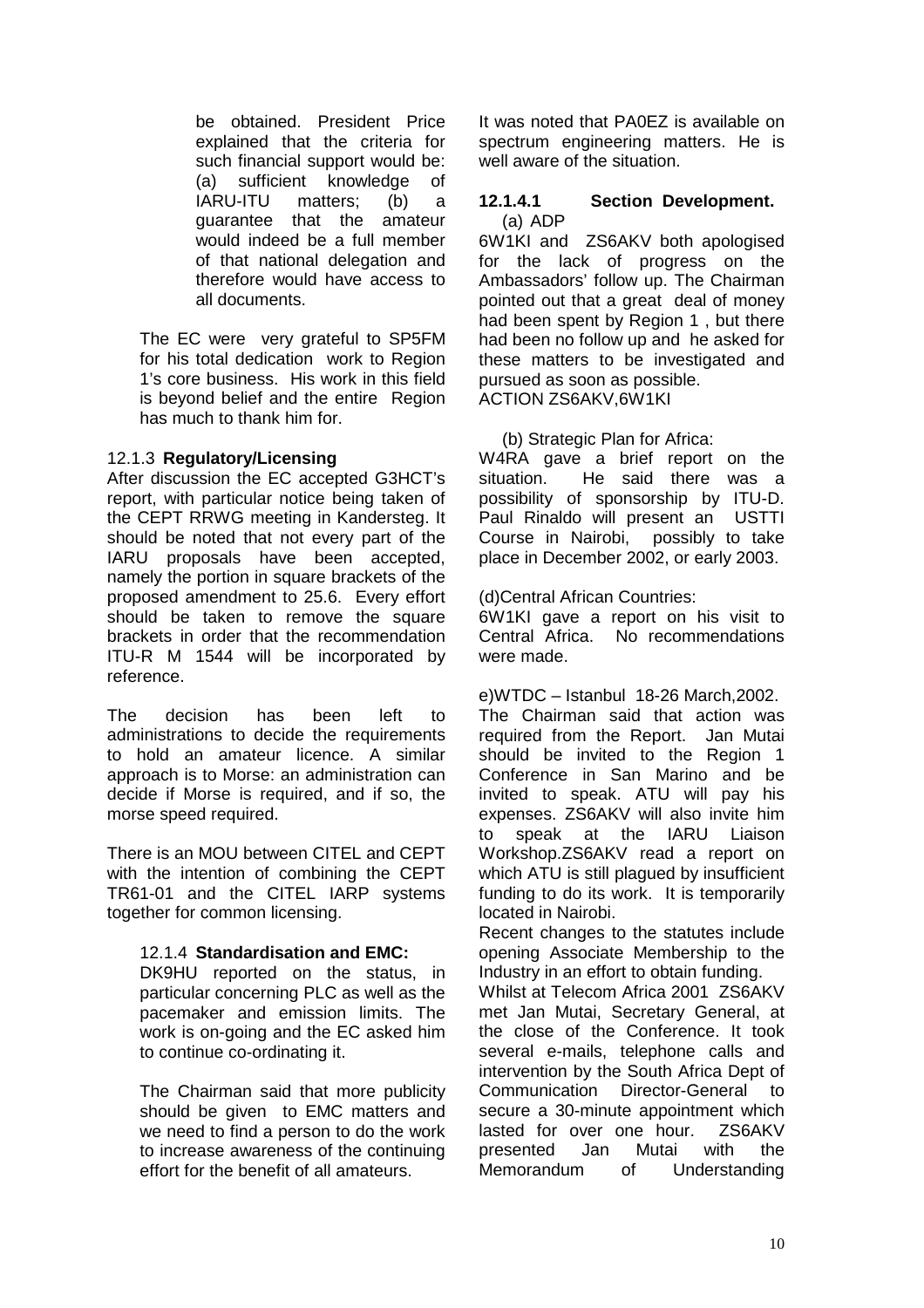between PATU and IARU Region 1, the existence of which he was well aware, but had never read it.

Having read the MOU he said that ATU would honour it and he would proceed to: (1) send IARU the ATU programme; (2) invite IARU to attend ATU meetings/conferences, as observers, and (3) arrange for a slot at a future conference to present a paper on amateur radio.

The subject of 7 MHz was also discussed with him. He recommended that we seek support from the South African Administration so that, at their 2003 Briefing Conference, a common position could be achieved.

The chairman in summing up proposed that 6W1KI, being the last EC member who had contact with Jan Mutai, and in his position as Vice-Chairman, should be the person to invite him to the Conference, asking him to speak at the Opening . He should also be provided with IARU position papers and proposals concerning ITU R19 and R25.

We should also try to complete the Ambassadors' Programme, so that the Ambassadors can approach their governments to follow up the work that has already started. 6W1KI agreed to do this.

ACTION 6W1KI.

W4RA referred to the article in June QST and said that one of the things mentioned is the tremendous hospitality afforded by the Turkish amateurs at the Istanbul Conference. He said he was pleased to see how well-known 6W1KI was and the respect he received, he was delighted to have him on the team.

He also referred to the contribution made by Hans Welens to the whole conference. IARU participation was well worth the expense.

#### 12.1.5 **ERC Matters**:

(a) Long range planning:

Regrettably but understandably SP5FM will not be seeking re-election as an EC Member at the San Marino General Conference. He remains available, however, for the Region 1 team of experts and will also continue his work for IARU as a member of the team that will represent IARU at WRC 2003.Because the Chairman of the ERC needs to be an EC member, a successor for SP5FM is necessary, and the Chairman was happy to report that a suitable person who has the necessary background as well as knowledge of both ITU and CEPT matters has been identified who is willing to take over and has the backing of his Member Society.:

(b) The EC accepted the proposal of SP5FM to add the following amateurs to the IARU Region 1 team of experts:

#### *Heinz-Guenther Bottcher, DK2NH:*

An electronic engineer. He has held an amateur licence since 1967. Since 1989 he has been active on international amateur spectrum defence, and on technical issues, as a DARC expert dealing with DSI and WRC matters. He is now attending national WRC preparatory meetings on behalf of DARC. As a member of the German delegation, he attended the January 02 and April 02 meetings on CEPT-FM40 and CEPT-SE7. Difficult VHF and microwave matters are his specialist areas.

#### *John Gould, G3WKL:*

Professionally involved in aerospace, his particular amateur interest is in VLF. He is now the IARU Region 1 ERC coordinator for LF topics. He is supported by both the RSGB HF Committee and by the Region 1 HF Committee.

#### *Hans P.Blondeel Timmerman , PA7BT.*

Born 1956. Hans is professionally dealing with spectrum management as head of the Dutch military National Frequency Management Office in the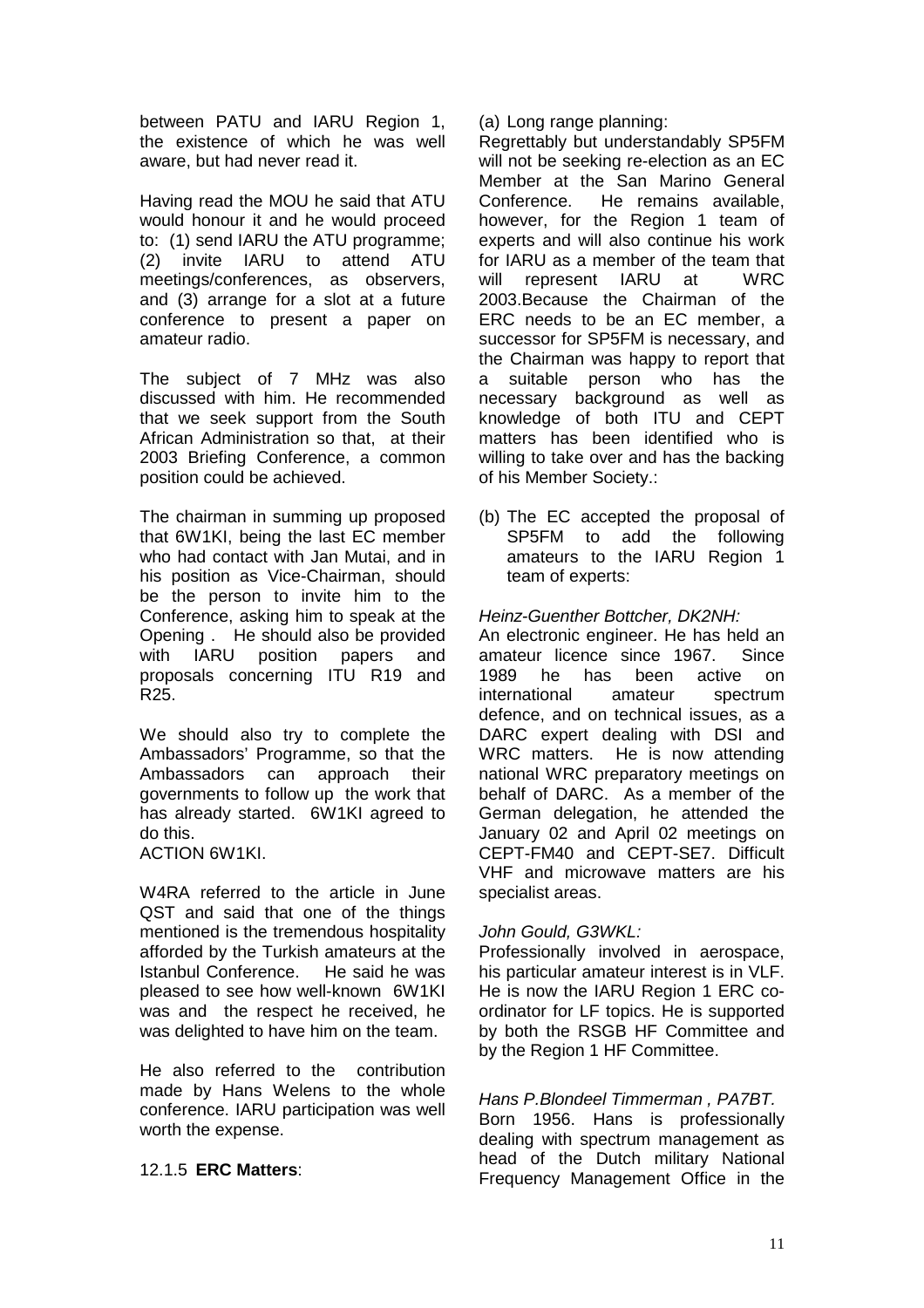rank of Lieutenant-Colonel, National Frequency Committee, and respective NATO Committees. He represents the Netherlands at the CEPT FM40 and CPG-PT4. He has been an active amateur since 1974; previously a VERON Contest Manager and VHF Manager and is now VERON 1<sup>st</sup> Vice President.

#### (c) Financial Procedures:

LA2RR asked for detailed procedures on how expenses are paid. The Chairman read from the EC Financial Rules. The Treasurer must refund expenses as quickly as possible, and provide cash advances when required. ACTION F6DRV

A budget for General Expenses of the ERC of 2,500 CHF was approved. Other costs to be budgeted in Fund 3. ACTION F6DRV

#### 13.1 **Exhibitions**

ZS6AKV gave his views on the Telecom Africa 2000 which he organised. The stand was not well supported as delegates spend most of their time in sessions which were self-contained with their own refreshment15 IARU, Region 1 General Conference areas, but in hindsight he queried whether the money spent was justified; he felt that Exhibitions outside Geneva should be avoided, this view was held by 6W1KI. However, ZL2AMJ has previously expressed an opposite view as the last Telecom-Asia held in Hong-Kong had been very successful and worthwhile from an IARU viewpoint.

W4RA said it was difficult to assess who is right. Both Regions 2 and 3 have large Exhibitions and cannot really be compared, but he understood Region 1's position. ZS6AKV felt that to send delegates to Forums would be more beneficial as they would be part of the Conference and have more opportunity to interact with delegates.

How to generate more income

F6DRV reported that despite his hopes no support had been forthcoming from the European Parliament Community.

The REF membership invoice reported 8,000 members, whereas the correct number was 7,000. The overpayment is to go into Fund 4.

PA0LOU regretted that no progress in finding sponsors had been made but we would continue trying to find a way.

#### **13.1.1 PR Programme**

The Web site continues to expand. It was agreed not to publish Conference papers on the web site at this stage as the web site is a public domain and is visited by many who may not support IARU.

ZS6AKV will continue to act as webmaster if requested to do so by the EC, even if he is not re-elected.

#### **14.1.1 World Amateur Radio Day.**

This was held on  $18<sup>th</sup>$  April, 2002. No particular special activities by Member Societies had been reported.

# **2002.**

A Meeting took place with members of the ARRSM Conference organisers. An inspection of the Conference hotel and venue for the Opening Plenary and Final Dinner was made. All the arrangements were discussed and satisfactory conclusion reached.

#### 15 The EC discussed the

necessary preparatory work before the Conference. After  $9<sup>th</sup>$  May any Conference papers received will have to be approved by the EC.

Conference papers to be issued by the EC were discussed and will be sent out with the first issue towards the end of May.

(b) and (c) Since no further report had been received from the CAM coordinator the EC agreed to produce a paper for the San Marino General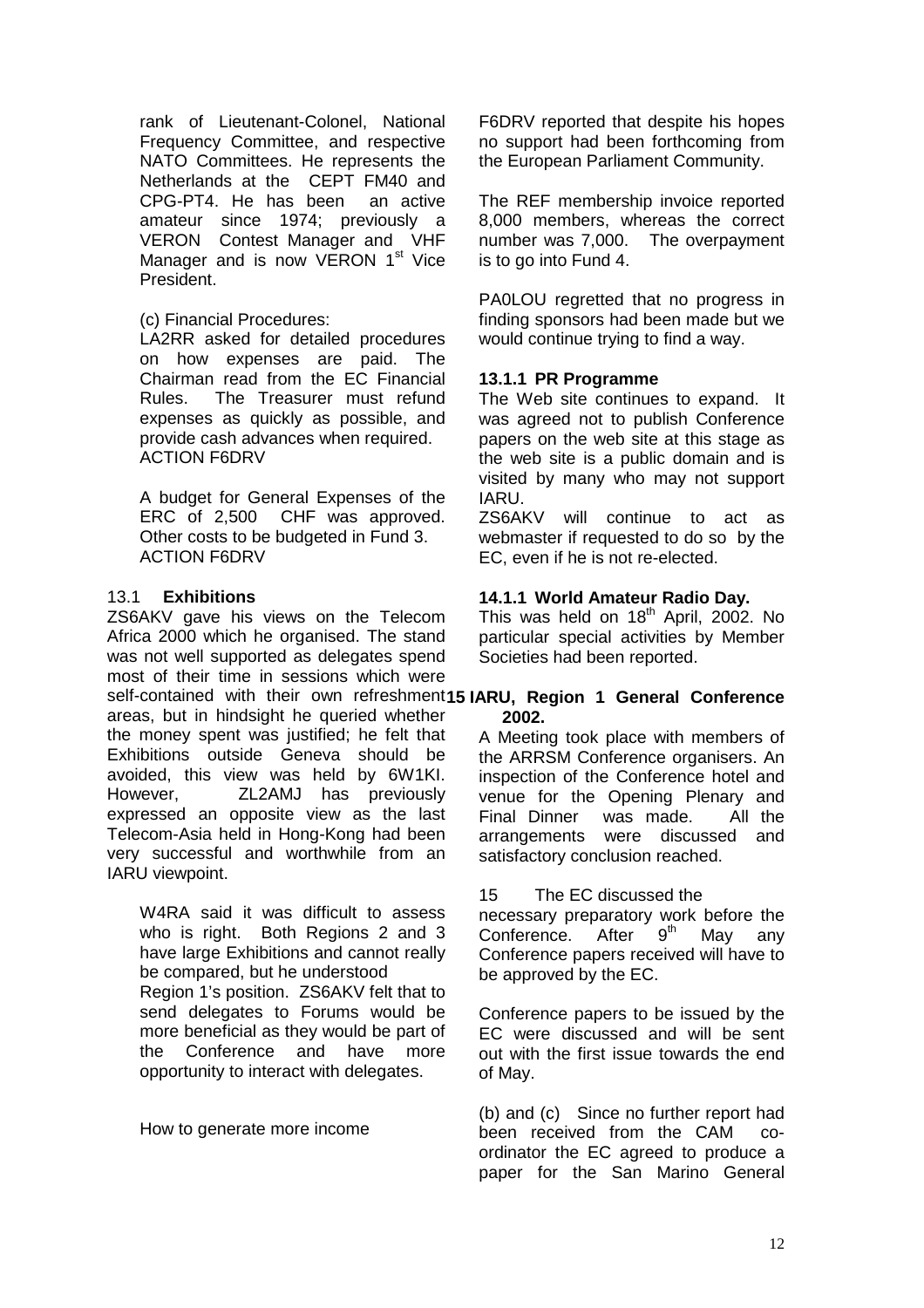Conference concerning the C2 Recommendations proposed at the Lillehammer General Conference. This EC paper to be circulated with the first issue of conference documents .

(d) Election of EC Members and Chairmen of permanent bodies.

The Chairman submitted that in to-day's rapidly changing environment and the need for having a strong leadership, especially in view of IARU's main task, the defence of our frequencies and privileges, changes in the EC-team as well as in our major Committees and working groups are, because of the advancing age of present incumbents, inevitable. He also said he believed that it would be unwise to wait until November with the information that certain persons would not be willing or could not continue in their present positions and that the Member Societies deserved to know, well in advance, for which positions new amateurs would have to be enlisted.

He announced that he had decided not to stand for re-election at the next General Conference in San Marino. Also other EC members had indicated they would not seek re-election: Secretary Hughes; EC member and ERC Chairman SP5FM (while other EC members due to happenings within their own Member Societies might not be reeligible).

For some of the key-positions: EC Chairman and ERC Chairman suitable persons have been identified, who will be nominated in due course as per the Election Procedures described in the Region 1 Bye-Laws. Also the Chairman of the Region 1 CLG-RR WG, G3HCT has indicated that he will not seek reelection while the same is true for Ron Roden, G4GKO, IARU-MS Co-ordinator and Agnes Tobbe, VK2/PA3ADR, the IPHA Co-ordinator. Both G3HCT and G4GKO are in touch with persons to investigate whether they are willing to succeed them.

#### **16.1 Financial Matters**

The EC approved the balance sheets subject to some minor changes with the additional note that part of the improved financial result is due to the nonacceptance of the Auditors for the provision of the 2002 Conference. This means that the expenses of the Conference will be paid for out of capital as was done in the past.

The EC thanked F6DRV for giving his report.

16.2 The Budget for 2002 was gone through and with some minor alterations approved.

The following Societies had asked for financial support to attend the Conference:

ERAU (Estonia); CRAM (Mali); CARS (Cyprus); IRA (Iceland); ARSK (Kenya); SARL (South Africa); BFRA (Bulgaria); ARAS (Senegal), NARS (Nigeria); AARA (Albania); TIR (Syria).

Only those Societies which have paid their fees for the last years may receive such support. The support was agreed for the following Societies: CRAM (Mali); CARS (Cyprus); IRA (Iceland); ARSK (Kenya); NARS (Nigeria); AARA (Albania.

The support will be given to ERAU (Estonia) as soon as they settle their outstanding fee, while the decision for SARL (South Africa); BFRA (Bulgaria); ARAS (Senegal) were all deferred.

It was to be explained to these Societies that under Recommendation C2.5 passed at Lillehammer support to attend the Conference was limited to 1,500 CHF, this would pay only for accommodation and any balance between cost and 1,500 CHF would be paid in cash on arrival.

Provisionally an amount of 16,500 CHF will be budgeted in Fund 4 for financial assistance to Member Societies. This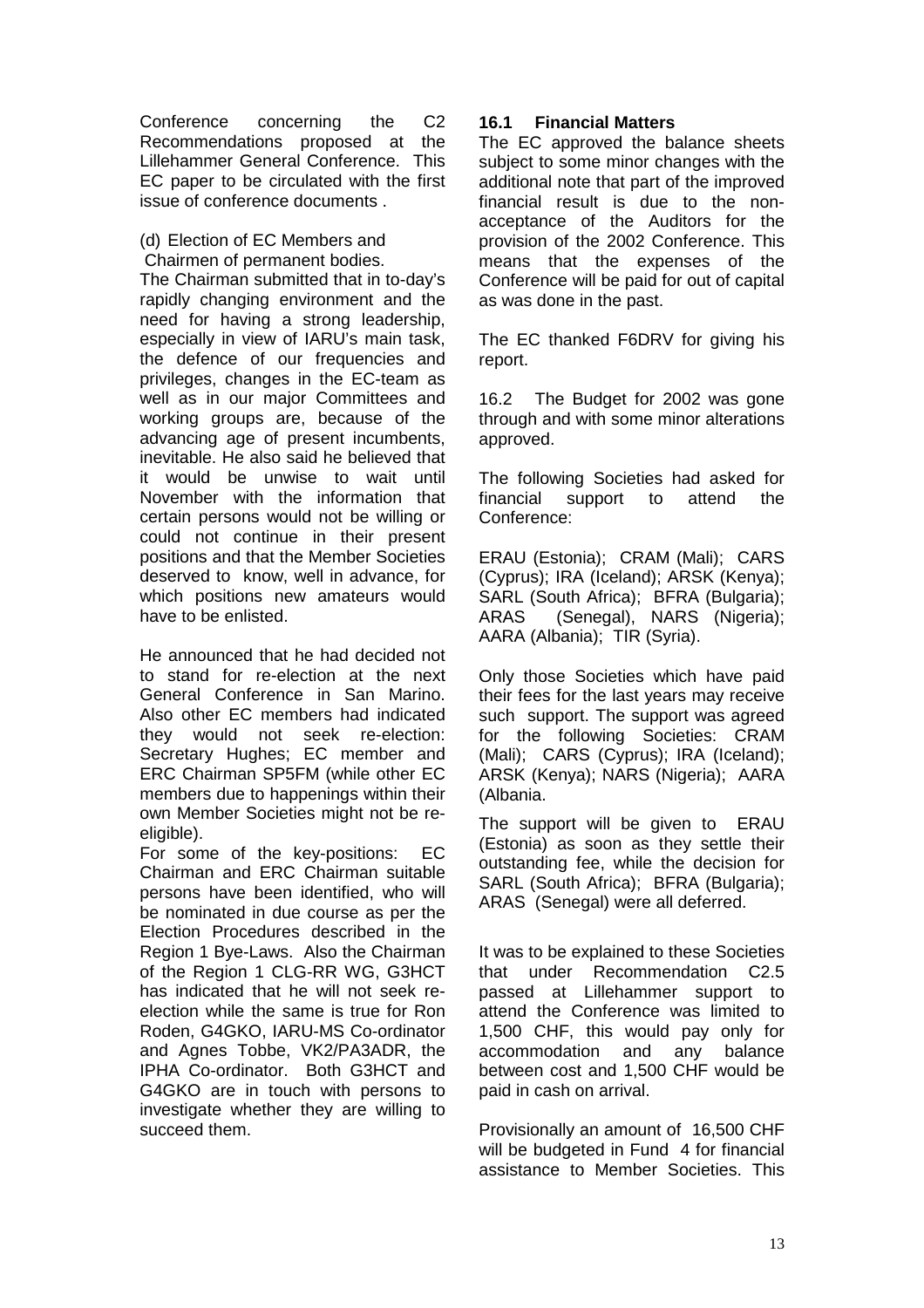amount includes donations received from VERON and REF for this specific purpose. The Treasurer will write to all Societies concerned. ACTION F6DRV

As soon as the Budget for 2002 is completed it will be sent to all Member Societies. ACTION F6DRV

16.3 The Treasurer was thanked for his work on the financial affairs of the Region.

(a) Book keeping at the REF-U Bureau is now transferred to the Treasurer's Office.

The presentation of the Budget is to be changed and improved.

ACTION: F6DRV

(b) Member Societies are to be advised how the basis of invoices is formed. ACTION F6DRV

(c) Arrears: The Treasurer will produce a letter, forward it to PA0LOU for approval, and then the Treasurer will send it to MS in arrears.

- (d) Auditors' Report: F6DRV has sent this to the Auditors and he hoped that it would be certified by the week after the EC Meeting; he also hoped that he would have the Certificate for the Year 2000 account before Friedrichshafen. ACTION F6DRV
- (e) The EC requires more regular up-todate information on the Region's accounts. ACTION F6DRV

(f) Payment by the Treasurer to the IS must be done immediately. ACTION F6DRV

16.4 F6DRV will prepare the usual report for the Conference consisting of the report for the period 1999-2001, a prognosis for the period 2002-2005 as

well as a long-term budget. He will add his comments as Treasurer. ACTION F6DRV

#### **17.1.1 IARU Administrative Council Matters**

LA2RR gave a report on the AC Meeting in Guatemala.

It was reported by Region 3 to the AC that they were pleased that Region 3 had been holding a World Championship for the first\_time (China 2001).

Discussion took place on the present position regarding the Morse code situation and the background for the Region 1 support of AC resolution 01-1. The Chairman explained the process so far. As there was no clear decision in Region 1, the Region 1 vote at the AC meeting was based on the accepted FASC report (C.3.16) and the accepted C3.17 paper at the Lillehammer 1999 Region 1 Conference. In accepting the FASC report it was not realised by some what they were doing regarding the necessity for Morse code below 30 MHz DK9HU wanted the Region 1 reason for the support of the ACrecommendation to be minuted and relayed to the Member Societies.

LA2RR gave examples of administrations who after WRC-03 planned to have two different HFlicences, one requiring morse test and another\_without The proposed new text for ITU Art.25 should give enough flexibility.

LA2RR stated that the AC-adopted procedure for President and Vice-President**,** was the best towards Region 1's wishes as could be obtained within the current IARU Constitution and Bye-Laws. No proposal for any changing in the Constitution and Bye-Laws was suggested by the EC members. The Chairman said the Constitution could only be changed by the Member Societies if they want to change the election process.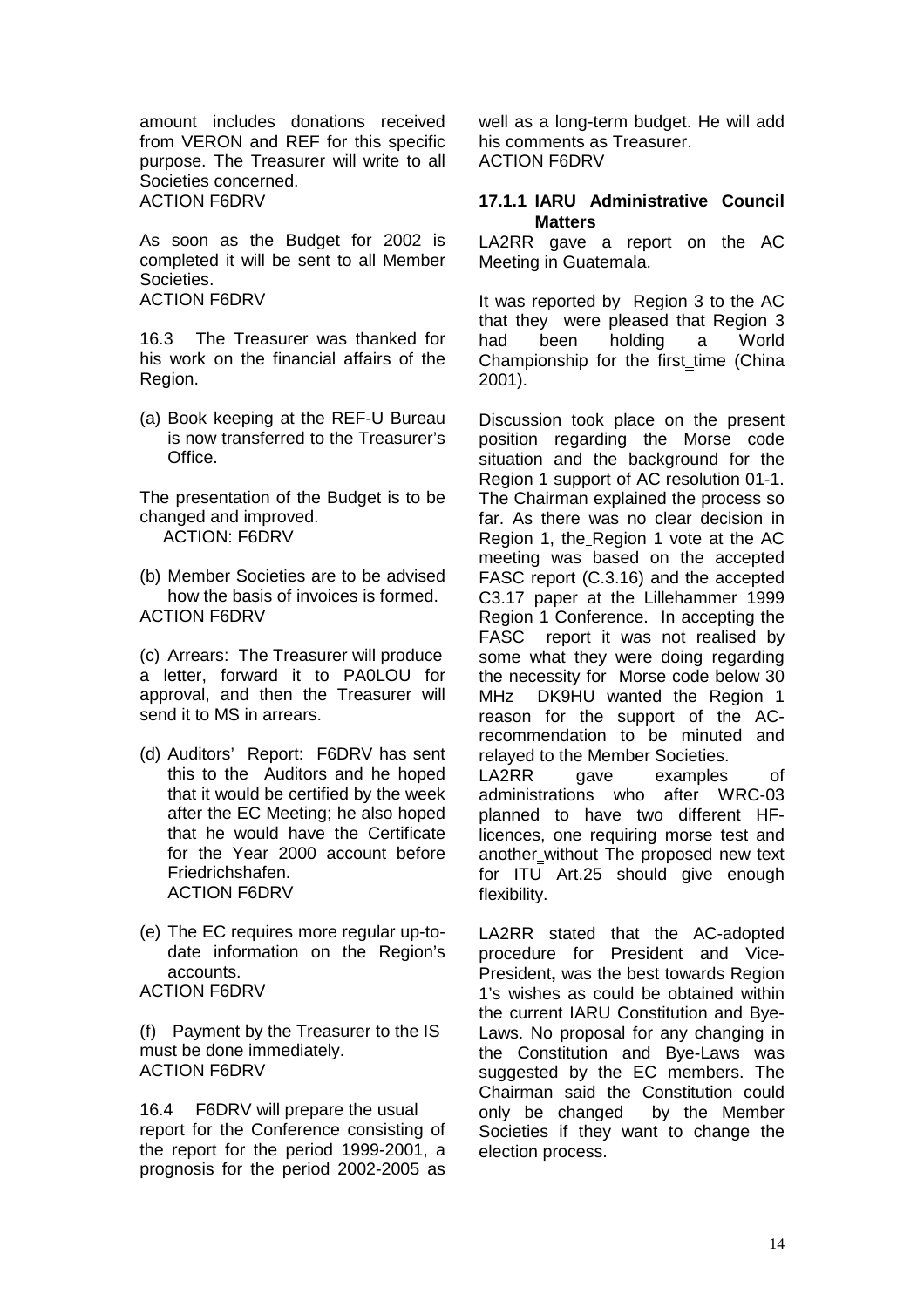#### 17.2 **EC Members to the AC**

It was agreed to maintain the present situation for the time being, i.e.

PA0LOU and LA2RR will act as Region 1 representatives and G3GVV will attend the meeting from the second day onwards. DK9HU remains the second alternate. ZS6AKV may attend in his position as IARU Satellite Adviser at the discretion of the AC.

W<sub>4</sub>RA said that  $15<sup>th</sup>$  September was the deadline date for submission of papers from the EC.

The Chairman expressed the appreciation of the whole EC for the work done by LA2RR on his AC participation.

#### 17.2 The next meeting would

convene at the site of the General Conference in San Marino. It will be held on Thursday and Friday November 7 and 8 while on Saturday 16 November, in the afternoon a meeting will be held which will only discuss items arising from the San Marino Region 1 General Conference.

17.3 To consider and update the list of special responsibilities of EC Member

No changes were made to this list at the present time.

19. To update the calendar of events

UBA Annual G.M 11-12 May 2002 PAOLOU

3<sup>rd</sup> ARDF European Youngsters ARDF Championships, Bulgaria DL5NBZ

Friedrichshafen Ham Radio PA0LOU, LA2RR, DK9HU (PLT), F6DRV (FAG meeting) A41JT

11<sup>th</sup>ARDF World Championships Slovak Republic, Sept 2002 LA2RR

#### *17.4 Date and venue for the next EC Meeting*

The next meeting will take place on Saturday morning  $9<sup>th</sup>$  November at the Conference venue.

#### 21. **A.O.B.**

Further arrangements for the Conference were discussed.

- (i) IARU Liaison Officers' Meeting Sunday 11<sup>th</sup> November at 20.30. ZS6AKV is to circulate a draft programme. Introduction to be by PA0LOU.
- (ii) ARDF and HST meeting on Sunday P.M.
- (iii) Steering Committee meets on Sunday A.M.
- (iv) Working Groups and other meetings must not be at inappropriate times. Their location and meeting times will be determined in the Steering Committee meeting.
- (iv) Opening Plenary will be at 10.00 a.m. on Sunday 11 November.
- (b) W4RA announced that the "S" had been dropped from ITU articles. Therefore, it now is simply ITU Art.19 and 25. He also drew attention to the fact that the name 'WARC Bands' was no longer appropriate.

W4RA stated that a small number of ITU extracts (giving all amateur related ITU regulations) is available from the IS. He also reminded the EC about the Handbook on Natural Disaster Communication where IARU and IS had played a major role as authors. This book is available from the ITU bookstore and from the IS.

The 7 MHz booklet is now also available in French language.

#### 22.1 **Courtesies**

The Chairman thanked the ARRSM for the excellent way they had taken care of ineverything to make the EC meeting a success.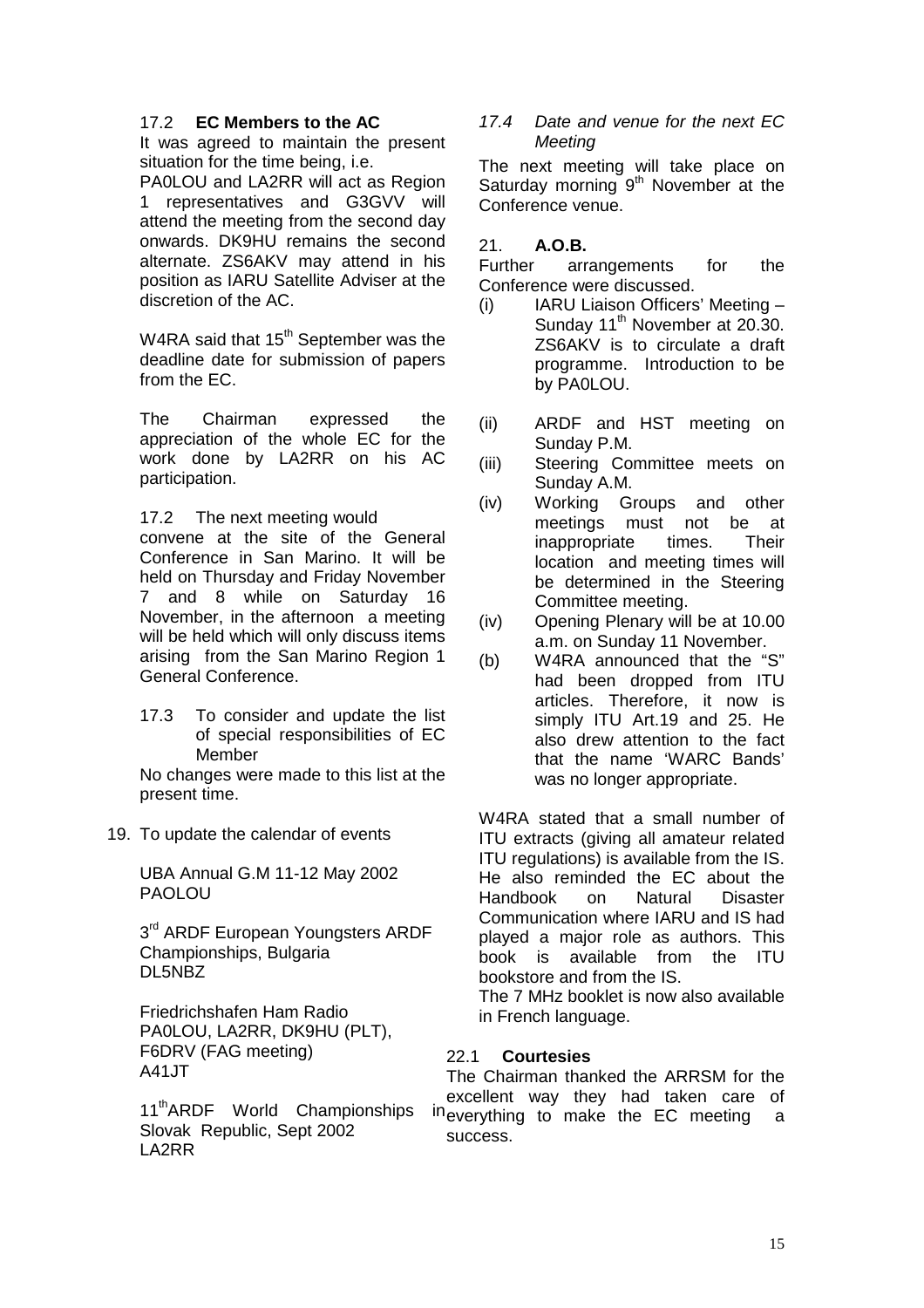W6ROD expressed his thanks for being at the meeting and the help given to him.

W4RA expressed his pleasure at attending the EC Meeting.

HL1IFM also said how much he had enjoyed the meeting.

LA2RR thanked PA0LOU for his conducting the meeting, and the work achieved in good time.

PA0LOU thanked everyone for their attendance and hoped that the Conference would have a good attendance. He said that this would be his last EC Meeting and having been Chairman for 27.5 years, and having been involved with IARU matters since 1966, he considered it time to hand over the reigns. He said he had always appreciated the friendship and would miss it very much. He thanked everyone and wished them a safe journey home.

The meeting was adjourned at 12.30 p.m on Monday 28<sup>th</sup> April, 2002.

#### **GIBRALTAR TO INTRODUCE NEW LICENCE**

Gibraltar will be introducing the New Foundation Licence similar to that of United Kingdom, by mid June 2002.

The prefix will be ZB3

#### **Rules, 2002 IARU HF World Championship**

2002 IARU HF World Championship Rules

**1. Eligibility:** All licensed amateurs worldwide.

**2.** Object: To contact as many other amateurs, especially IARU member society HQ stations, around the world as possible using the 160, 80, 40, 20, 15 and 10 metre bands.

**3.** Date and Contest Period: The second full weekend of July**,**  beginning 1200 UTC Saturday and ending 1200 UTC Sunday **(July 13- 14, 2002)**. Both Single and Multi operator stations may operate the entire 24-hour period.

4.0 Entry Categories:

4.1 Single Operator

4.1.1. Categories

4.1.1.1. Phone only

4.1.1.2. CW only

4.1.1.3. Mixed mode

4.1.2. One person performs all operating and logging functions.

4.1.3. Use of spotting nets or packet is not permitted.

4.1.4. All operators must observe the Amateur Radio regulations of their country at all times.

4.1.5. Single operator stations are allowed only one transmitted signal at any given time.

#### **4.2. Multi Operator, Single Transmitter, Mixed Mode only**

4.2.1. Must remain on a band and mode for at least 10 minutes before changing bands or modes.

4.2.2. Only one transmitted signal is allowed at any given time.

4.2.2.1. Exception: Only IARU member society HQ stations may operate simultaneously on more than one band, with one transmitter on each band and mode.

4.2.2.2. Only one HQ station call sign per member society per frequency band is permitted.

4.2.3. All operators must observe the amateur radio regulations of their country at all times.

#### **5. Contest Exchange:**

5.1. IARU member society HQ stations send signal report and official IARU member society abbreviation. IARU International Secretariat club station NU1AW counts as a HQ station. Members of the IARU Administrative Council and the three IARU regional Executive committees send "AC," "R1,""R2," and "R3" as appropriate.

5.2. All others send signal report and ITU zone.

5.3 A complete exchange must be logged for each valid QSO.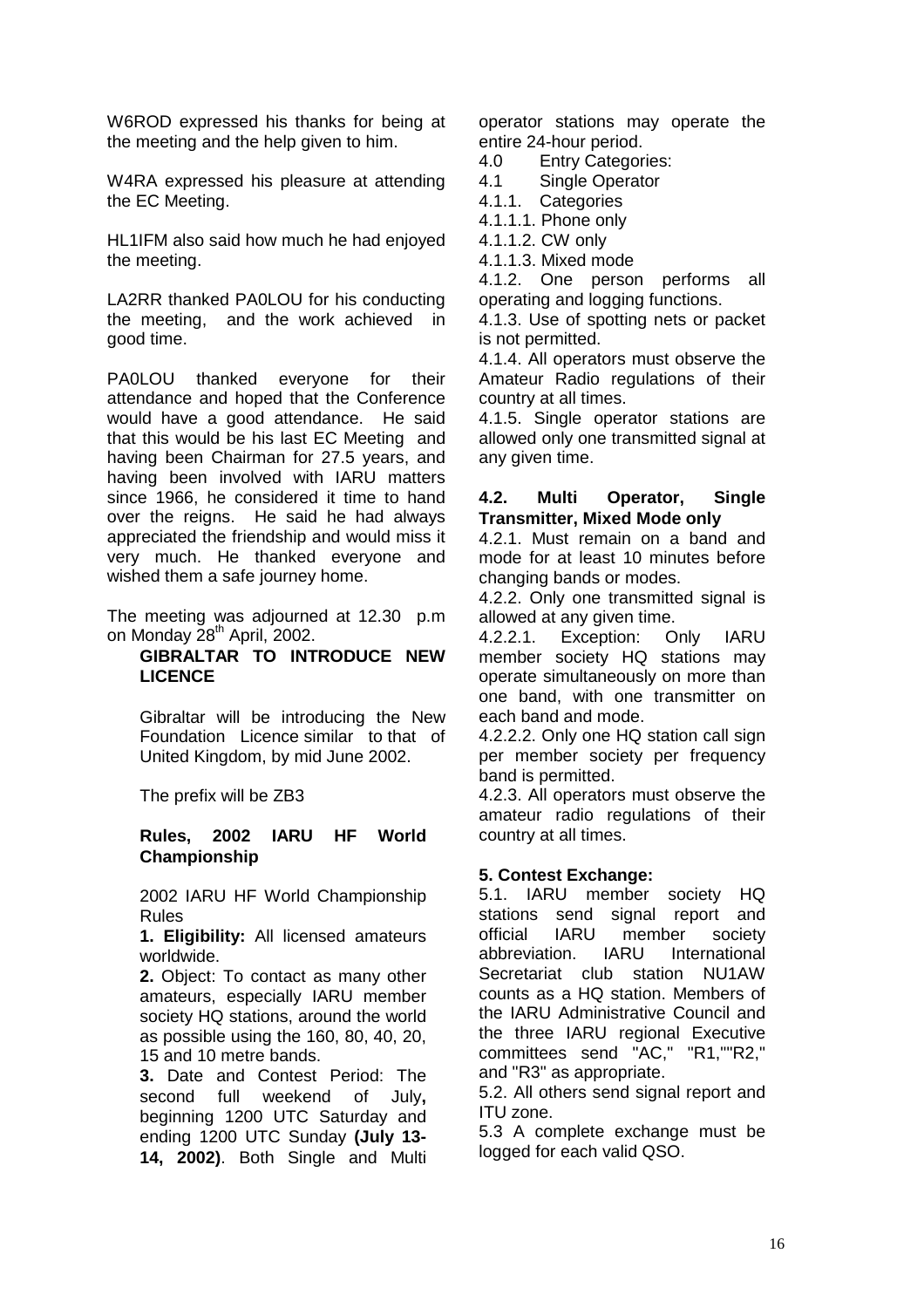#### **6. Valid Contact:**

6.1. The same station may be worked once per mode per band for QSO credit.

6.1.1. Mixed-mode entries may work a station once per mode per band.

6.2. A station may only be worked for credit in the portion of the band that is generally accepted for the mode used.

6.2.1. On any band, a station may be worked once on phone (in the phone segment) and once on CW (in the CW segment).

6.2.2. Cross mode, cross band and repeater contacts are not valid QSOs.

6.3 Where contest-preferred segments are incorporated into regional band plans, participants must observe them.

6.4 The use of non-amateur radio means of communications (e.g. telephone or the Internet) for the purpose of soliciting a contact (or contacts) during the contest period is inconsistent with the spirit and intent of these rules.

6.5 Use of self-spotting techniques on packet or other mediums are inconsistent with the spirit and intent of these rules.

7. QSO Points:

7.1. Contacts within your own ITU zone, as well as QSOs with any IARU-member society HQ stations, count one point.

7.1.1**.** Contacts with a station in the same ITU zone but on a different continent count one point.

7.2. Contacts within your continent (but different ITU zone) count three points.

7.3. Contacts with a different continent and IARU zone count five points.

#### **8. Multipliers:**

The total number of ITU zones plus IARU member society HQ stations worked on each band (not mode.) IARU officials represent a maximum of four multipliers per band (AC, R1, R2 and R3).

8.1. IARU member society HQ stations and officials do not count for zone multipliers.

**8.2. To qualify as the special multiplier, Administrative Council and Regional Executive Committee stations may only be operated by the individual licensees as single operators.**

#### **9. Scoring**:

 The total number of QSO points times the total number of multipliers worked.

#### **10. Reporting:**

10.1. Entries must be postmarked or emailed no later than 30 days after the end of the contest **(August 13, 2002).** No late entries can be accepted. Entries that are received after mid-October 2002, even if mailed in time, may not be received in time to be included in the official results.

10.2**.** Electronic entries must conform to the Cabrillo file format.

10.2.1. The Cabrillo file format and specifications may be found at www. kkn.net/~trey/cabrillo/ or in the November 1999 issue of *QST*.

10.2.2. Any entry which has been generated using a computer (either during the contest or after the contest) must be submitted either as an attachment to an email or on a 3.5-inch diskette.

10.2.3. Electronic files must use the entrant's call sign as the file name.

10.2.4. The log file must be a chronological list of QSOs as made not separated by band or mode**.**

10.2.5. Entries sent as attachments to email must be sent to [IARUHF@iaru.org.](mailto:IARUHF@iaru.org)

10.2.5.1. Email entries must include the call sign used during the contest on the SUBJECT line of the email.

10.2.6. Entries sent on diskette should be mailed to: IARU HF Championship, IARU International Secretariat, Box 310905, Newington, CT 06111-0905 USA.